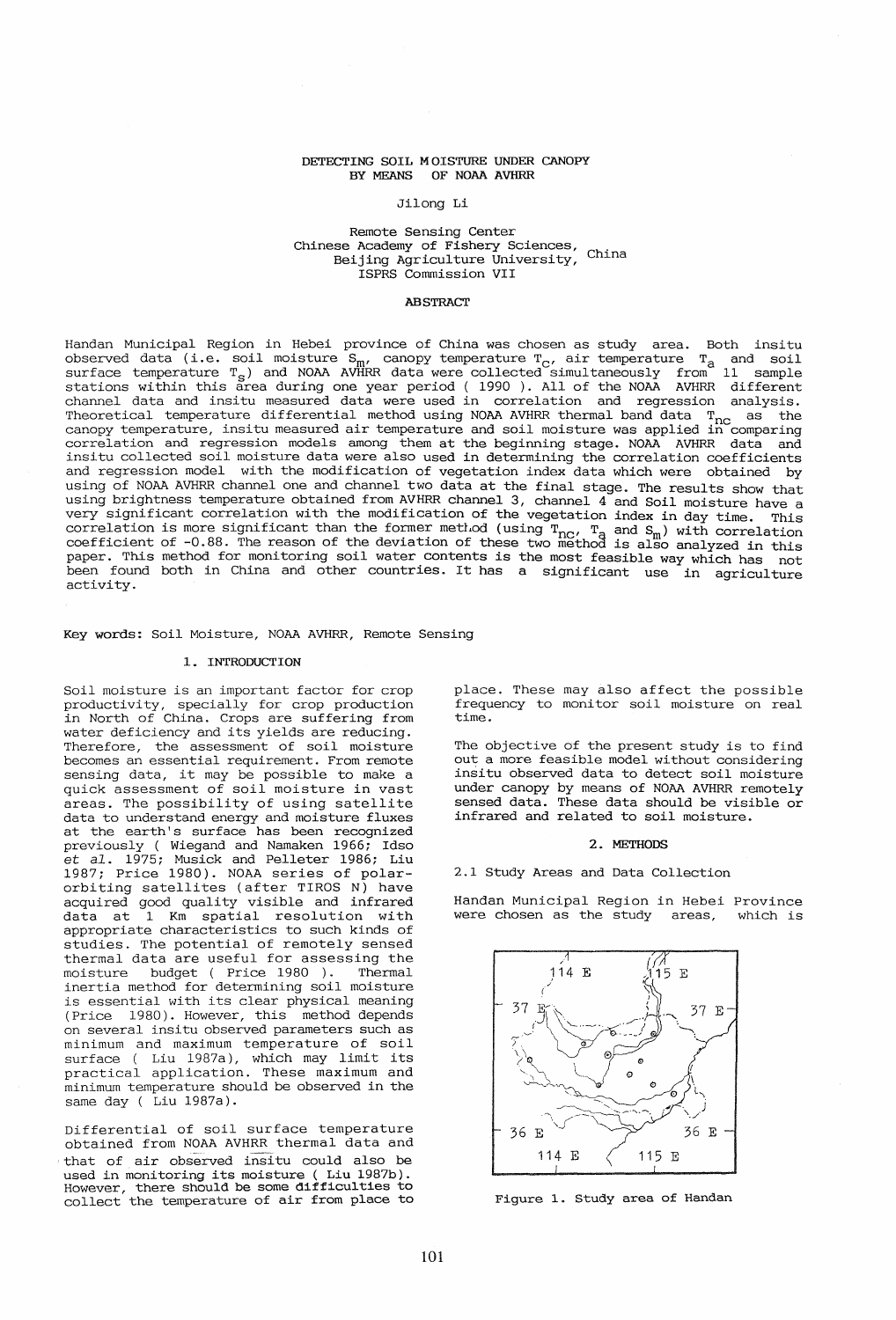located approximately at longitude between 113°30' - 116°30' E and latitude between 36°05'-37G Ol' N and includes four counties ( Fig. 1). In this study area, total of 11 sample stations with different soil type or different vegetation density were selected for getting insitu data. These insitu data include soil moisture, temperature of canopy, temperature of air and weather conditions. Simultaneously, NOAA AVHRR data (NOAA 10, 11) were also collected from NOAA satellite ground receiving station. All these insitu data observation were conducted during 1 April to 31 October with 5 day interval in 1990.

Sample stations were selected on the bases of three different soil types and soil textures. All absolute soil water contents were converted to relative water contents from the depth of 0 to 5 cm.

# 2.2 Theory and Data Analysis

Wavebands of NOAA AVHRR ranges from 0.65-12.5 µm (Table 1). NOAA AVHRR middle infrared

Table 1 NOAA AVHRR Wave Band Compared with Landsat TM

| <b>AVHRR</b>                                    |                                                                               |                            | TМ                                                                                                               |
|-------------------------------------------------|-------------------------------------------------------------------------------|----------------------------|------------------------------------------------------------------------------------------------------------------|
|                                                 | (um)                                                                          |                            | channel waveband channel wave band<br>$(\mathbf{L}m)$                                                            |
| 1<br>$\mathcal{D}_{\mathcal{L}}$<br>З<br>4<br>5 | $0.58 - 0.68$<br>$0.73 - 1.10$<br>$3.53 - 3.93$<br>10.30-11.30<br>11.50-12.50 | 2<br>З<br>4<br>5<br>7<br>6 | $0.45 - 0.52$<br>$0.52 - 0.60$<br>$0.63 - 0.69$<br>$0.76 - 0.90$<br>1.55–1.75<br>$2.08 - 2.35$<br>$10.40 - 12.5$ |

(reflective infrared) channel 3, according to its characteristics in day time, receives the energy from the ground objects that should contain two parts. One of them is objects radiation energy and another is sun energy reflected by objects, which can be expressed as following:

$$
E_3 = E_{31} + E_{32}
$$
  
=  $\int \mathcal{E}A(T, \lambda) d\lambda +$   
 $\int \rho L(\emptyset, \theta) cos\emptyset sin\theta d\emptyset d\theta$  (1)

where

 $E_3$ total energy received by AVHRR channel 3  $E_{31}$  radiation energy received by sensor  $E_{32}$  reflective energy received by sensor ε object emissivity T object absolute temperature  $\lambda$ wavelength  $\rho$ reflectance e zenith angle  $\varnothing$  azimuthal angle<br> $L(\varnothing,\Theta)$  solar irrad: solar irradiance at zenith angle  $\Theta$ and azimuthal angel  $\emptyset$ 

However, according to their characteristics and Planck's radiation law, thermal channel 4 and 5 of NOAA AVHRR receives energies that only contain the ground objects radiation energy ( here, for simplifying the problem, atmospheric affection were not considered). These received energy can be represented as follows:

$$
E_4 = \int \mathcal{E} A(T, \Lambda) d\Lambda
$$
 (2)

$$
E5 = \int \mathcal{E} A(T, \wedge) d\wedge \tag{3}
$$

where,

- $\mathbb{E}_4$  radiation energy received by sensor  $\mathbb{E}_\mathsf{c}$  radiation energy received by sensor
- $E_5^-$  radiation energy received by sensor<br>  $\boldsymbol{\xi}$  object emissivity
- $\mathbf{E}^{\sim}$  object emissivity<br>T object absolute to
- object absolute temperature

 $\lambda$  wavelength

Among these functions, all radiation emissivity are depended on the texture of different objects. The important factors which affect the radiation emissivity of objects are the soil texture and moisture water contents). The radiation emitance is 0.92 for dry soil and 0.95 for wet soil ( Ji 0.92 for dry Solf and 0.95 for wet Solf (31<br>1979). From these views, it may be possible to detect soil moisture using the NOAA AVHRR remotely sensed data.

Figures 2, 3, 4 also give clear concepts about the relations between soil moisture and spectral reflectance properties. From these spectral feriectance properties. From these<br>figures it can be concluded that the lower the soil moisture, the higher the the soil moisture,<br>reflectance.

Further more, deficiency of soil water content can reduce the transpiration rate of<br>plant and cause its temperature to rise cause its temperature to rise (Wiegand and Namaken 1966). The differential of maximum temperature of air and canopy has a good linear correlation with moisture of soil under canopy ( Schmugge et al. 1977).



Fig. 2 reflectance of Chelsea sandy soil<br>with different water content (Bowers different water content ( Bowers 1.965)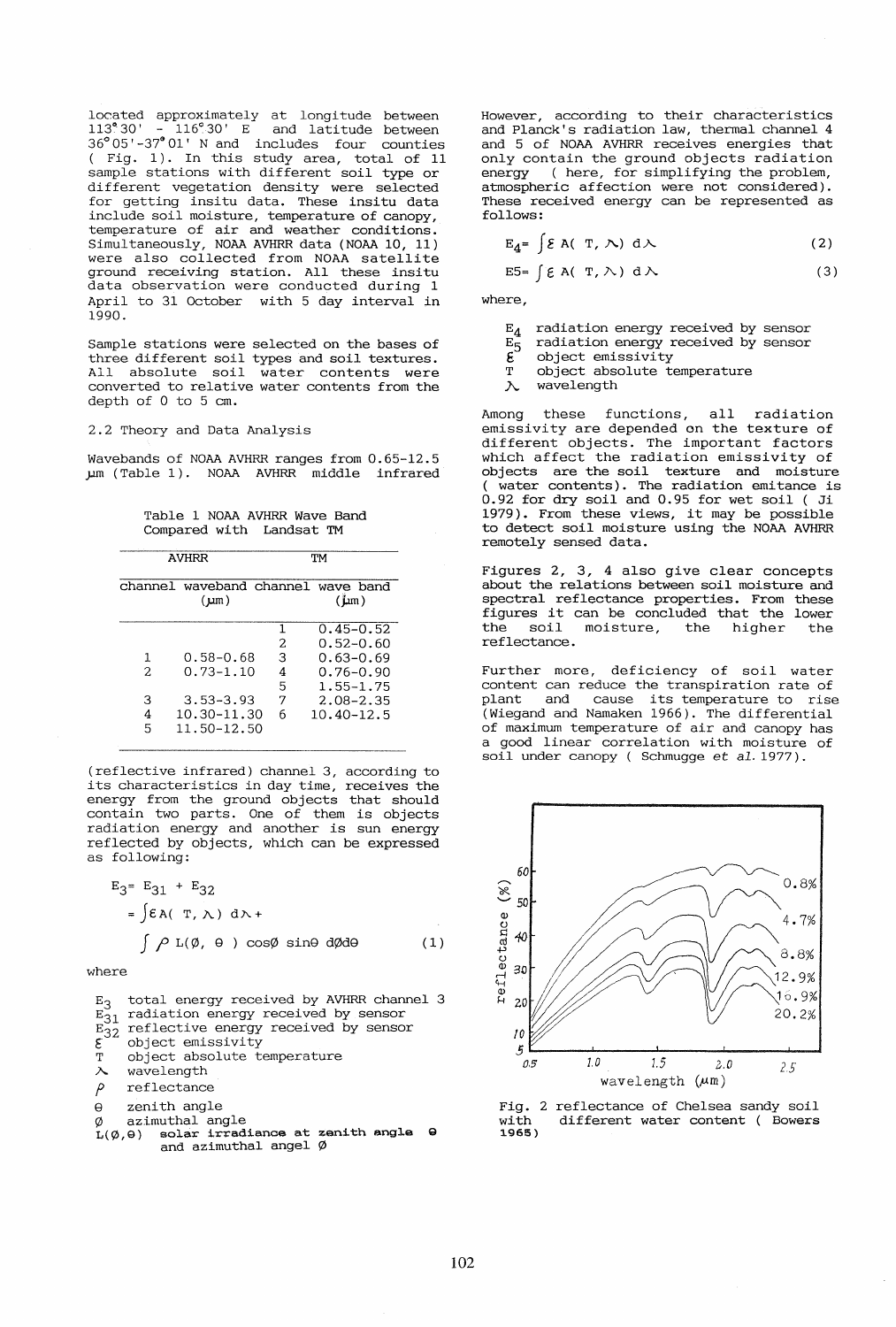From all above discussions, it can be concluded that the soil moisture may be estimated from NOAA AVHRR received radiation and reflective data.



Fig. 3 Reflectance of Newtonia sandy clay Soil with different water content (Swain 1978)



Fig. 4 Reflectance of Pembrock clay soil<br>with different water content ( Bowers different water content ( Bowers 1965)

However, the roughness of the observed objects ( soil) also affect their emissivity and reflectance. For the surface roughness of objects (soil) under canopy, vegetation density is a important factor which can be obtained from NOAA AVHRR channel 1 and channel 2 data using an indicator of Vegetation index. The equation used for vegetation index calculation of AVHRR channel 1 and 2 can be:

$$
\verb|v_j=SQRT[(\verb|ch_2-ch_1)/(\verb|ch_2 +\verb|ch_1|)]| \qquad \qquad (5)
$$

where,

V<sub>i</sub> vegetation index,

SQRT square root of,

 $Ch_n$  NOAA AVHRR received reflective data.

This index can be used to modify the correlation coefficient of the regression model.

Now, the soil moisture may be detected by means of NOAA AVHRR received reflective data of channel 3 and compared with the insitu real time relative moisture data modified by vegetation index. This received reflective data can be estimated from total received data of channel 3 ( daytime) substracted by the modified thermal radiative data of channel 4 or 5. The model can be simplified as:

$$
S_m + V_i = A + B * (E_3 - E_n)
$$
 (6)

where,

 $S_m$  relative soil moisture,<br>v. vegetation index,

vegetation index,

- $A, B$  constant,<br> $E_3$  total received  $E_3$  total received energy channel 3, of AVHRR
- $E_n$  radiation energy received by channel 4 or 5 of NOAA AVHRR.

All the satellite NOAA AVHRR data and insitu data taken simultaneously were considered in this study. However, the total number of samples of simultaneously obtained insitu data were not sufficient, and so, one day or two day bias near real time data were chosen in this analysis. Total twenty eight records of samples were used for building model in this study. Remaining data were taken for proving the model. These samples were acquired during the period of April 15 to October 31, 1990.

NOAA AVHRR and insitu data were processed and analysed using a IBM PC based compatible microcomputer. All software were developed by author using Pascal computer language that increase the flexibility of digital image processing and statistical analysis of these sample data. Firstly, radiation data of NOAA AVHRR channel  $3, 4$  and  $5$  were converted to brightness temperature and dumped on screen<br>according to insitu observed sample to insitu observed locations. Satellite detected soil surface temperature using channel 4 and 5 were calculated. For soil surface temperature calculation, the sea surface temperature model was used ( Kidwell 1985). These data were taken into sample data file as parameters. Secondly, the vegetation index were calculated in the same software package and set these vegetation index values to corresponding insitu observed sample locations. Finally, the obtained sample data set were analysed statistically ( i.e. correlation coefficient, regression and ANOVA analysis) .

## 3. RESULTS AND DISCUSSION

Various combinations of the data set were<br>analysed that gives several different that gives several different results. The best result has been found using the arithmetic model:

$$
\ln(S_m) = A + B * [(T_3 - T_n) + SQRT(2*V_1)]
$$
\n(7)

where,

| $\frac{T_3}{T_n}$ | Brightness temperature of channel 3<br>Brightness temperature of channel 4 |  |  |
|-------------------|----------------------------------------------------------------------------|--|--|
|                   |                                                                            |  |  |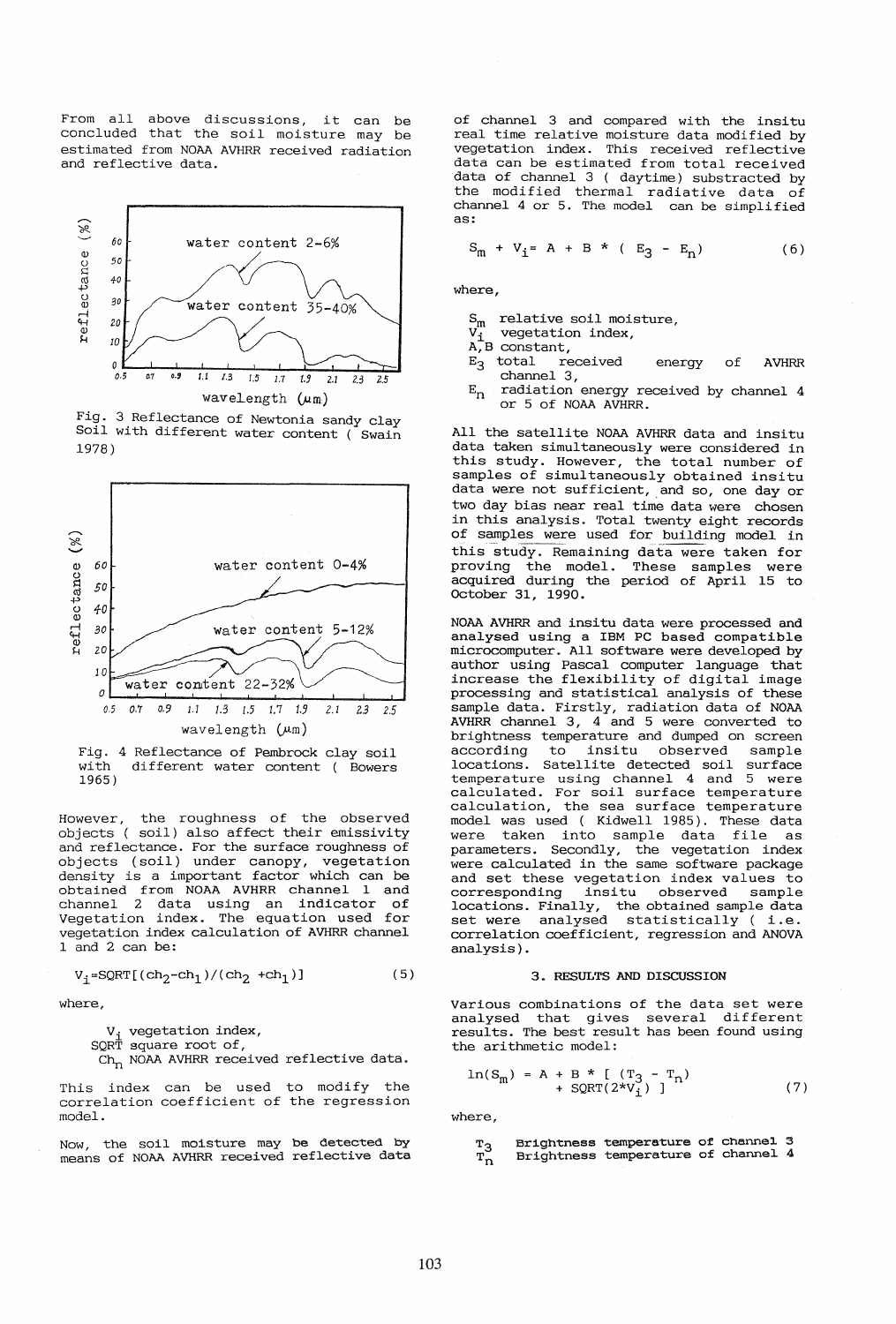A 5.2135 B -0.0793

The correlation coefficient between logarithm of insitu soil water content and that of estimated soil moisture data is 0.91 with significant value less then 0.002.

Figure 5 and 6 show the relation between  $t3-t4$ content. is that received energy to brightness temperature. dt34 ) and relative soil water The reason of logarithm regression there is an exp conversion from



Fig. 6. Scattergram of AVHRR Channel 3 and 4 Daytime Brightness Temperatures Difference ( Channel 3 Received Difference ( Channel 3 Received<br>Reflective Radiance) to  $ln($  Sm)

From Figure 5, it may also be said that the correlation coefficient will be better without the effect of one day or two day bias data. All time bias insitu data were collected either due to weather condition or manpower insufficient. After modification of these data, the correlation will be a little<br>bit better. However, because of the better. However, because of the precipitation, collection of actual soil moisture data from place to place are difficult. And so, it is difficult to conduct the one day or two day bias insitu data modification.

When the detected object (soil) is under canopy, in some cases, the roughness of

objects surfaces may be submitted by vegetation index. Figure 7 shows the relation between vegetation index and the regression of soil water content ( logarithm) and dt34. From this figure, it can be found that vegetation index value are decreasing across the regression line. This can be used to modify the reflectance of object. modify the reflectance of object.<br>Modification of using vegetation index obtained from NOAA AVHRR channel 1 and 2 has increased the correlation coefficient of this analysis model( Fig. 8). This result proved the theory that the NOAA AVHRR different channel received reflective or radiance data ara not only affected by soil moisture but also the vegetation density when the objects under canopy. The result after modification by use of vegetation index has increased the correlation coefficient from 0.84 to 0.88.



Index (Vi) and Regression of AVHRR Ch. 3 and 4 Daytime Brightness Temperature Difference (dt34) to Sm



Fig. 8. AVHRR Channel 3 Received Reflective Radiance (dt34, daytime) plus SQRT(2\*Vi) to In( Sm)

Thirteen records insitu soil moisture data were used for proving the model built in this were used for proving one measurement on the collected soil moisture and that calculated by the model have a satisfied correlation coefficient value and pass the significant test.